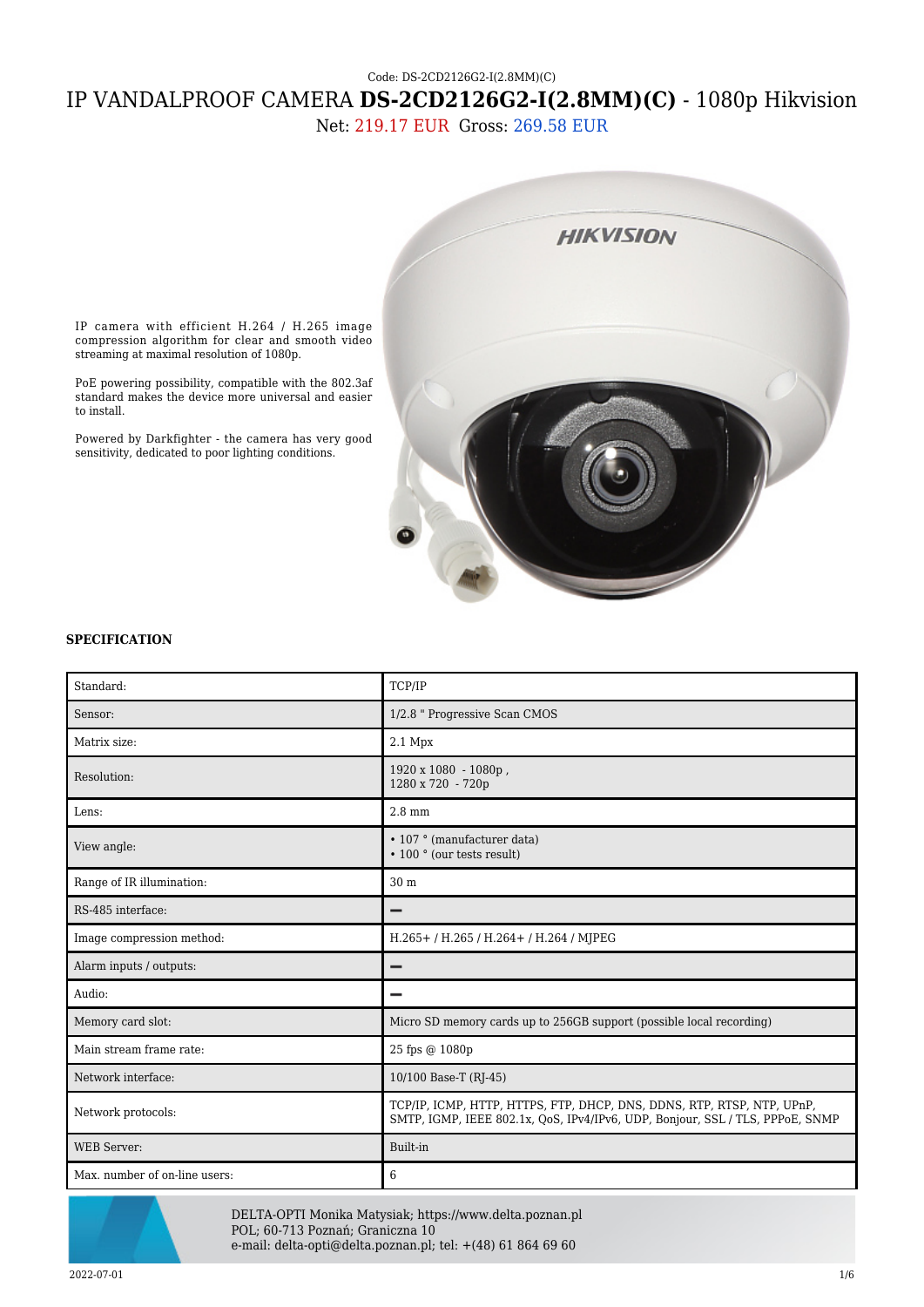| ONVIF:                         | 18.12                                                                                                                                                                                                                                                                                                                                                                                                                                                                                                                                                                                                                                                                                                                                                                                                                                                                                                                                                                                                                                                                                                                                                                                                                                                                                         |
|--------------------------------|-----------------------------------------------------------------------------------------------------------------------------------------------------------------------------------------------------------------------------------------------------------------------------------------------------------------------------------------------------------------------------------------------------------------------------------------------------------------------------------------------------------------------------------------------------------------------------------------------------------------------------------------------------------------------------------------------------------------------------------------------------------------------------------------------------------------------------------------------------------------------------------------------------------------------------------------------------------------------------------------------------------------------------------------------------------------------------------------------------------------------------------------------------------------------------------------------------------------------------------------------------------------------------------------------|
| Mobile phones support:         | Port no.: 8000 or access by a cloud (P2P)<br>• Android: Free application Hik-Connect<br>· iOS: Free application Hik-Connect                                                                                                                                                                                                                                                                                                                                                                                                                                                                                                                                                                                                                                                                                                                                                                                                                                                                                                                                                                                                                                                                                                                                                                   |
| Default admin user / password: | $admin / -$<br>The administrator password should be set at the first start                                                                                                                                                                                                                                                                                                                                                                                                                                                                                                                                                                                                                                                                                                                                                                                                                                                                                                                                                                                                                                                                                                                                                                                                                    |
| Default IP address:            | 192.168.1.64                                                                                                                                                                                                                                                                                                                                                                                                                                                                                                                                                                                                                                                                                                                                                                                                                                                                                                                                                                                                                                                                                                                                                                                                                                                                                  |
| Web browser access ports:      | 80                                                                                                                                                                                                                                                                                                                                                                                                                                                                                                                                                                                                                                                                                                                                                                                                                                                                                                                                                                                                                                                                                                                                                                                                                                                                                            |
| PC client access ports:        | Port no.: 8000 or access by a cloud (P2P) - iVMS-4200 application                                                                                                                                                                                                                                                                                                                                                                                                                                                                                                                                                                                                                                                                                                                                                                                                                                                                                                                                                                                                                                                                                                                                                                                                                             |
| Mobile client access ports:    | 8000                                                                                                                                                                                                                                                                                                                                                                                                                                                                                                                                                                                                                                                                                                                                                                                                                                                                                                                                                                                                                                                                                                                                                                                                                                                                                          |
| Port ONVIF:                    | 80                                                                                                                                                                                                                                                                                                                                                                                                                                                                                                                                                                                                                                                                                                                                                                                                                                                                                                                                                                                                                                                                                                                                                                                                                                                                                            |
| <b>RTSP URL:</b>               | • Main stream: rtsp://user:password@192.168.1.64:554/Streaming/Channels/101/ -<br>with authorization<br>• Sub stream: rtsp://user.password@192.168.1.64:554/Streaming/Channels/102/-<br>with authorization                                                                                                                                                                                                                                                                                                                                                                                                                                                                                                                                                                                                                                                                                                                                                                                                                                                                                                                                                                                                                                                                                    |
| Main features:                 | • Camera from AcuSense series<br>• WDR - 120 dB - Wide Dynamic Range<br>• 3D-DNR - Digital Noise Reduction<br>• ROI - improve the quality of selected parts of image<br>• ANR - Automatic Network Replenishment allows to save image to the card when the<br>network connection with DVR is break (network failure) and next synchronize its<br>• NAS - Network Attached Storage support - allows to connect memory resources<br>directly to the computer network<br>• Anti-Flicker - The technology eliminates the tiring eyes flickering image effect<br>• BLC/HLC - Back Light / High Light Compensation<br>• Day/night mode<br>• ICR - Movable InfraRed filter<br>• WB - White Balance<br>• AGC - Automatic Gain Control<br>• RESET button<br>• Possibility to change the resolution, quality and bit rate<br>• Mirror - Mirror image<br>• Sharpness - sharper image outlines<br>• Motion Detection - classification of people and vehicles<br>• Configurable Privacy Zones<br>• Filtering of false alarms based on the recognition of persons and vehicles<br>• Intelligent Image Analysis : crossing the line (tripwire), intrusion, detection of entry<br>into the area / exit from the area, classification of people and vehicles, scene<br>changing, advanced face capture features |
| Power supply:                  | • PoE (802.3af),<br>• 12 V DC / 420 mA                                                                                                                                                                                                                                                                                                                                                                                                                                                                                                                                                                                                                                                                                                                                                                                                                                                                                                                                                                                                                                                                                                                                                                                                                                                        |
| Power consumption:             | $\leq$ 5 W @ 12 V DC<br>$\leq 6.5$ W @ PoE (802.3af)                                                                                                                                                                                                                                                                                                                                                                                                                                                                                                                                                                                                                                                                                                                                                                                                                                                                                                                                                                                                                                                                                                                                                                                                                                          |
| Housing:                       | Dome, Metal                                                                                                                                                                                                                                                                                                                                                                                                                                                                                                                                                                                                                                                                                                                                                                                                                                                                                                                                                                                                                                                                                                                                                                                                                                                                                   |
| Color:                         | White                                                                                                                                                                                                                                                                                                                                                                                                                                                                                                                                                                                                                                                                                                                                                                                                                                                                                                                                                                                                                                                                                                                                                                                                                                                                                         |
| "Index of Protection":         | IP67                                                                                                                                                                                                                                                                                                                                                                                                                                                                                                                                                                                                                                                                                                                                                                                                                                                                                                                                                                                                                                                                                                                                                                                                                                                                                          |
| Vandal-proof:                  | IK10                                                                                                                                                                                                                                                                                                                                                                                                                                                                                                                                                                                                                                                                                                                                                                                                                                                                                                                                                                                                                                                                                                                                                                                                                                                                                          |
| Operation temp:                | $-30 °C  60 °C$                                                                                                                                                                                                                                                                                                                                                                                                                                                                                                                                                                                                                                                                                                                                                                                                                                                                                                                                                                                                                                                                                                                                                                                                                                                                               |
| Weight:                        | $0.56$ kg                                                                                                                                                                                                                                                                                                                                                                                                                                                                                                                                                                                                                                                                                                                                                                                                                                                                                                                                                                                                                                                                                                                                                                                                                                                                                     |
| Dimensions:                    | Ø 121 x 92 mm                                                                                                                                                                                                                                                                                                                                                                                                                                                                                                                                                                                                                                                                                                                                                                                                                                                                                                                                                                                                                                                                                                                                                                                                                                                                                 |
| Supported languages:           | Polish, English, Bulgarian, Croatian, Czech, Danish, Estonian, Finnish, French, Greek,<br>Spanish, Dutch, Lithuanian, Latvian, German, Norwegian, Portuguese, Russian,<br>Romanian, Serbian, Slovak, Slovenian, Swedish, Turkish, Ukrainian, Hungarian,<br>Vietnamese, Italian                                                                                                                                                                                                                                                                                                                                                                                                                                                                                                                                                                                                                                                                                                                                                                                                                                                                                                                                                                                                                |
| Manufacturer / Brand:          | Hikvision                                                                                                                                                                                                                                                                                                                                                                                                                                                                                                                                                                                                                                                                                                                                                                                                                                                                                                                                                                                                                                                                                                                                                                                                                                                                                     |
| SAP Code:                      | 311315589                                                                                                                                                                                                                                                                                                                                                                                                                                                                                                                                                                                                                                                                                                                                                                                                                                                                                                                                                                                                                                                                                                                                                                                                                                                                                     |
| Guarantee:                     | 3 years                                                                                                                                                                                                                                                                                                                                                                                                                                                                                                                                                                                                                                                                                                                                                                                                                                                                                                                                                                                                                                                                                                                                                                                                                                                                                       |



DELTA-OPTI Monika Matysiak; https://www.delta.poznan.pl POL; 60-713 Poznań; Graniczna 10 e-mail: delta-opti@delta.poznan.pl; tel: +(48) 61 864 69 60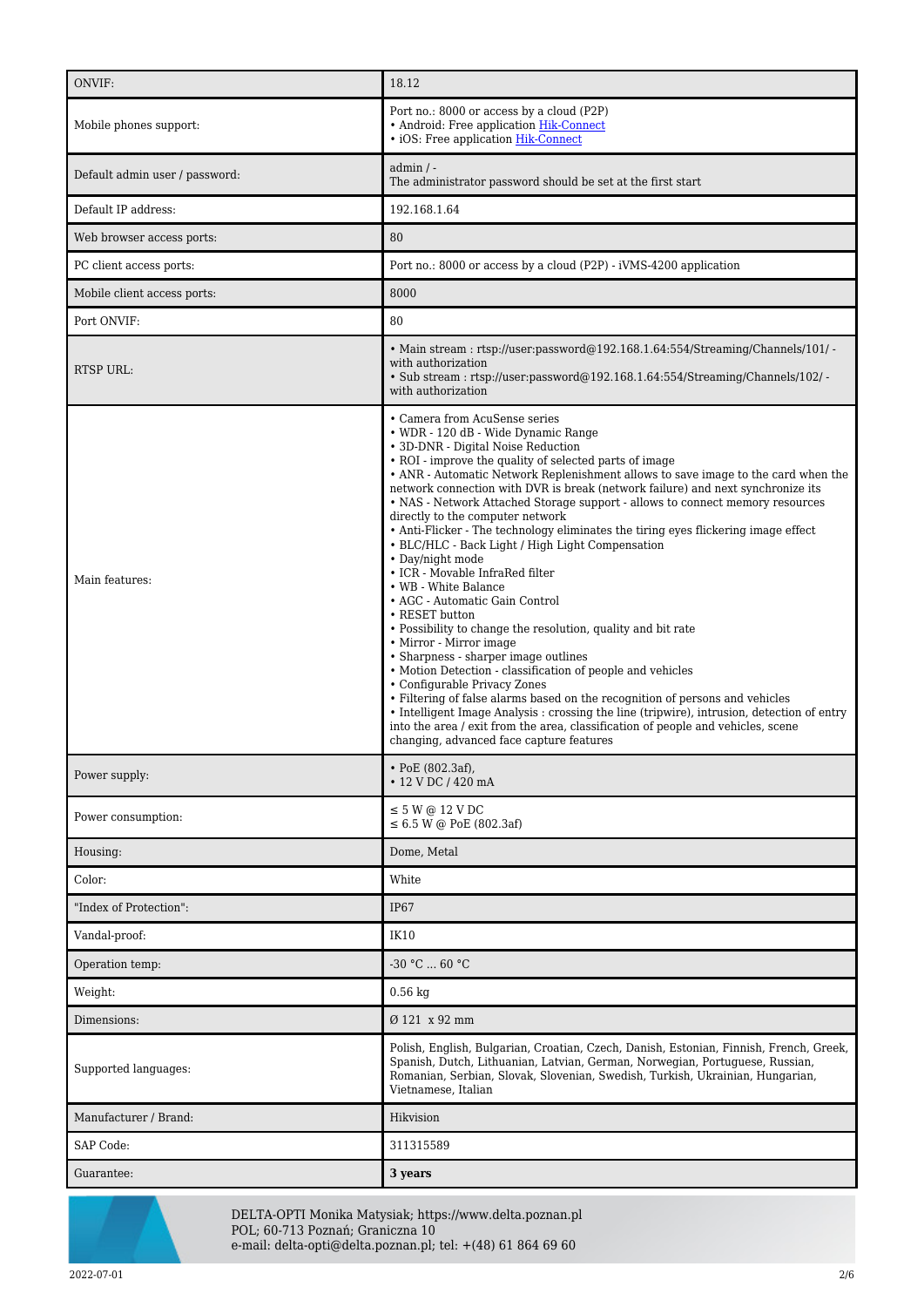## **PRESENTATION**

Camera view after remove the Dome cover:



Memory card slot:



RESET button:



Mounting side view:



DELTA-OPTI Monika Matysiak; https://www.delta.poznan.pl POL; 60-713 Poznań; Graniczna 10 e-mail: delta-opti@delta.poznan.pl; tel: +(48) 61 864 69 60

 $2022$ -07-01  $3/6$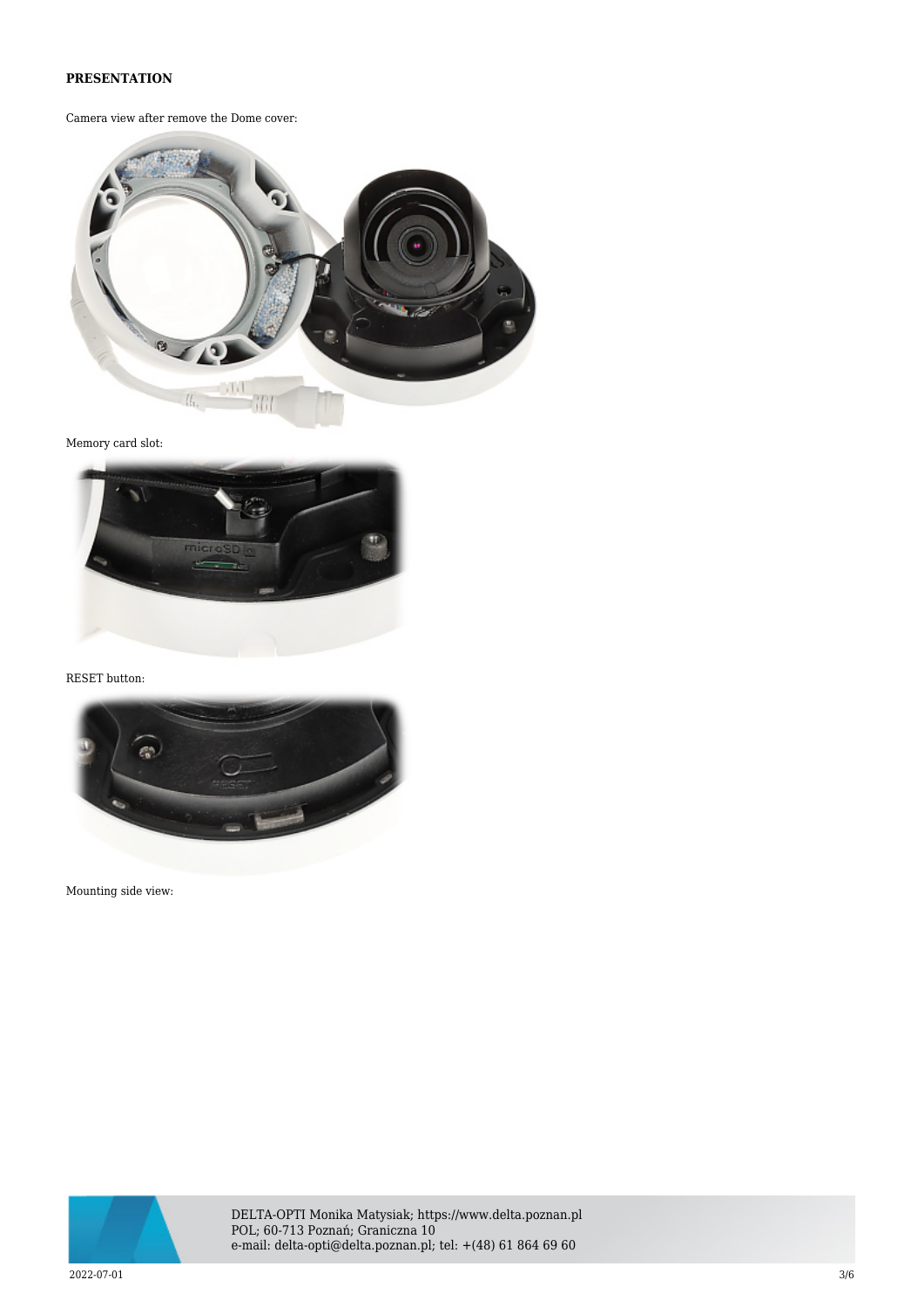

Camera dimensions:



In the kit:



DELTA-OPTI Monika Matysiak; https://www.delta.poznan.pl POL; 60-713 Poznań; Graniczna 10 e-mail: delta-opti@delta.poznan.pl; tel: +(48) 61 864 69 60

 $2022$ -07-01  $4/6$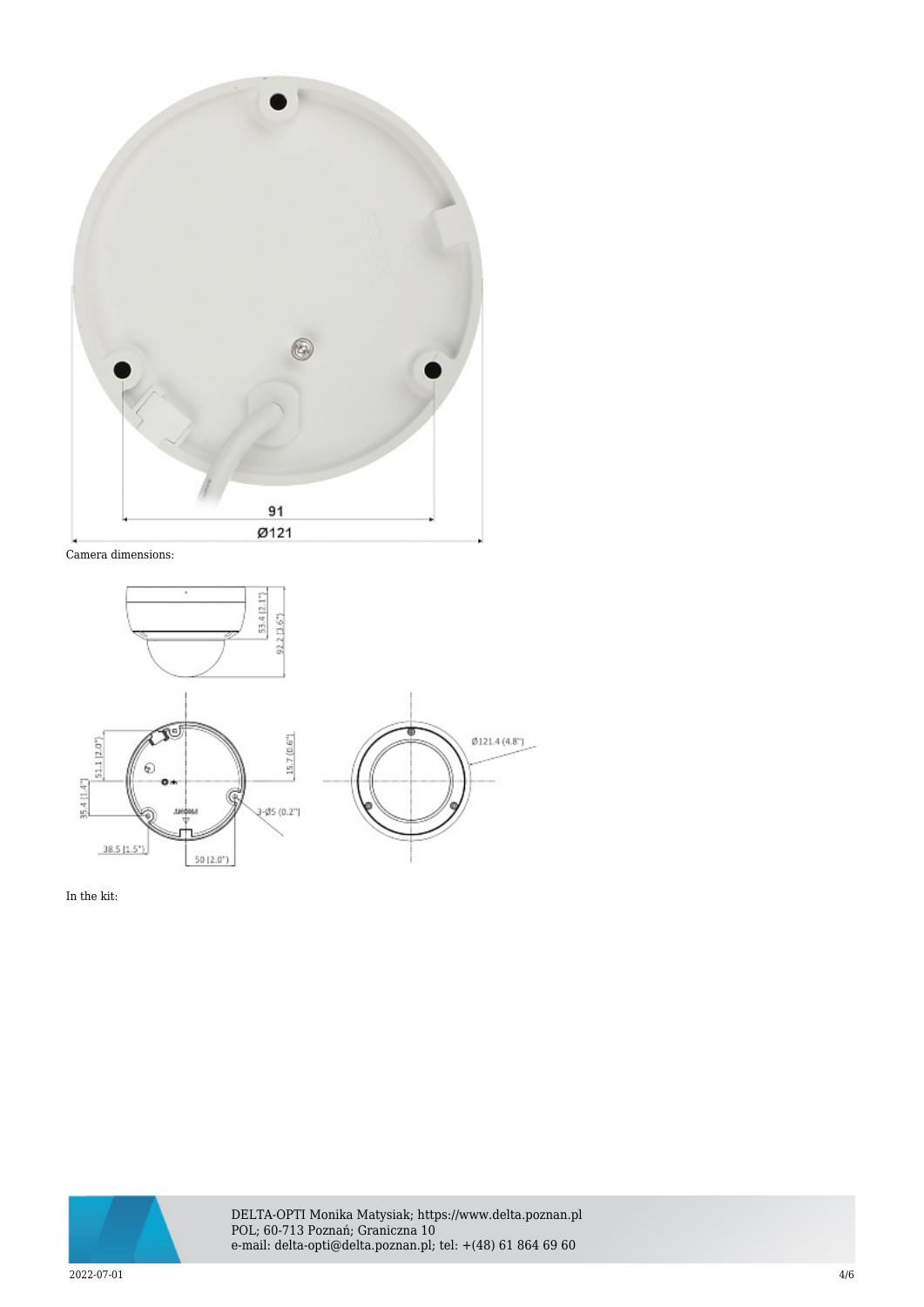

#### **OUR TESTS**





Camera image at night conditions with internal built-in IR illuminator on:



Camera image at direct strong light opposite to camera:



## **OUR OPINIONS**





DELTA-OPTI Monika Matysiak; https://www.delta.poznan.pl POL; 60-713 Poznań; Graniczna 10 e-mail: delta-opti@delta.poznan.pl; tel: +(48) 61 864 69 60

 $2022$ -07-01  $5/6$